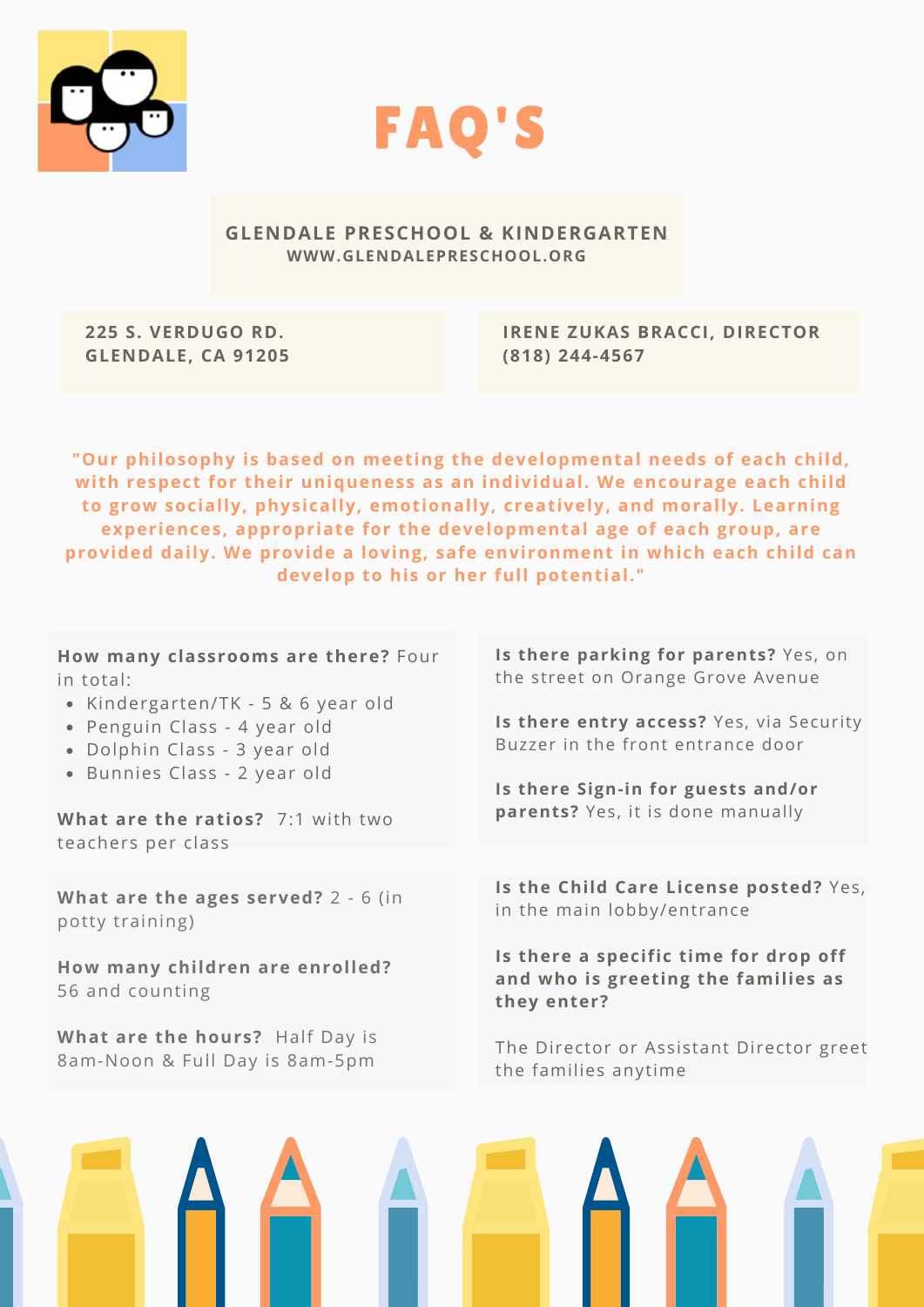

# FAQ'S

## **What do children and families first do when they enter their classroom?**

Parent and child are greeted at the door. Hands are sanitized and temperatures are taken. Parent records their child's temp and signs in. Child says goodbye to the parent and is escorted to the classroom.

## **Do children need to be potty trained?**

We accept children in diapers and work on toilet training with the parent when the child shows signs of readiness.

## **Where do the children use the restroom while outdoors?**

Restrooms are accessible from the classroom as well as the playground.

## **How long is outdoor play time?**

The children's cohorts need to rotate their outdoor playtime so they don't commingle with the other groups. Luckily, we have two play areas: the big play yard and the smaller area in the grass area. Time spent outside is approximately 2 hours.

## **Where do they put away their belongings and what can they bring?**

Child says goodbye to the parent and is escorted to the classroom, where hands are immediately washed. Personal belongings as well as lunch boxes are placed in the child's cubby.

## **What are the diapering procedures and where do they change?**

Parents provide diapers and wipes and there is a diaper changing station in the Bunnies Classroom. Staff follow diapering changing procedures as set forth by the CDC.

## **How is water accessible?**

COVID restrictions prevent the children from using the water fountains outside or in their classrooms. Parents provide individual water bottles and teachers encourage frequent water breaks during the day.

## **Please talk about child-sized furniture and access to materials:**

The furniture and equipment is childsized in each of our four classrooms. The materials provided are "age appropriate" and access to the centers promotes autonomy and self-regulation in the child.

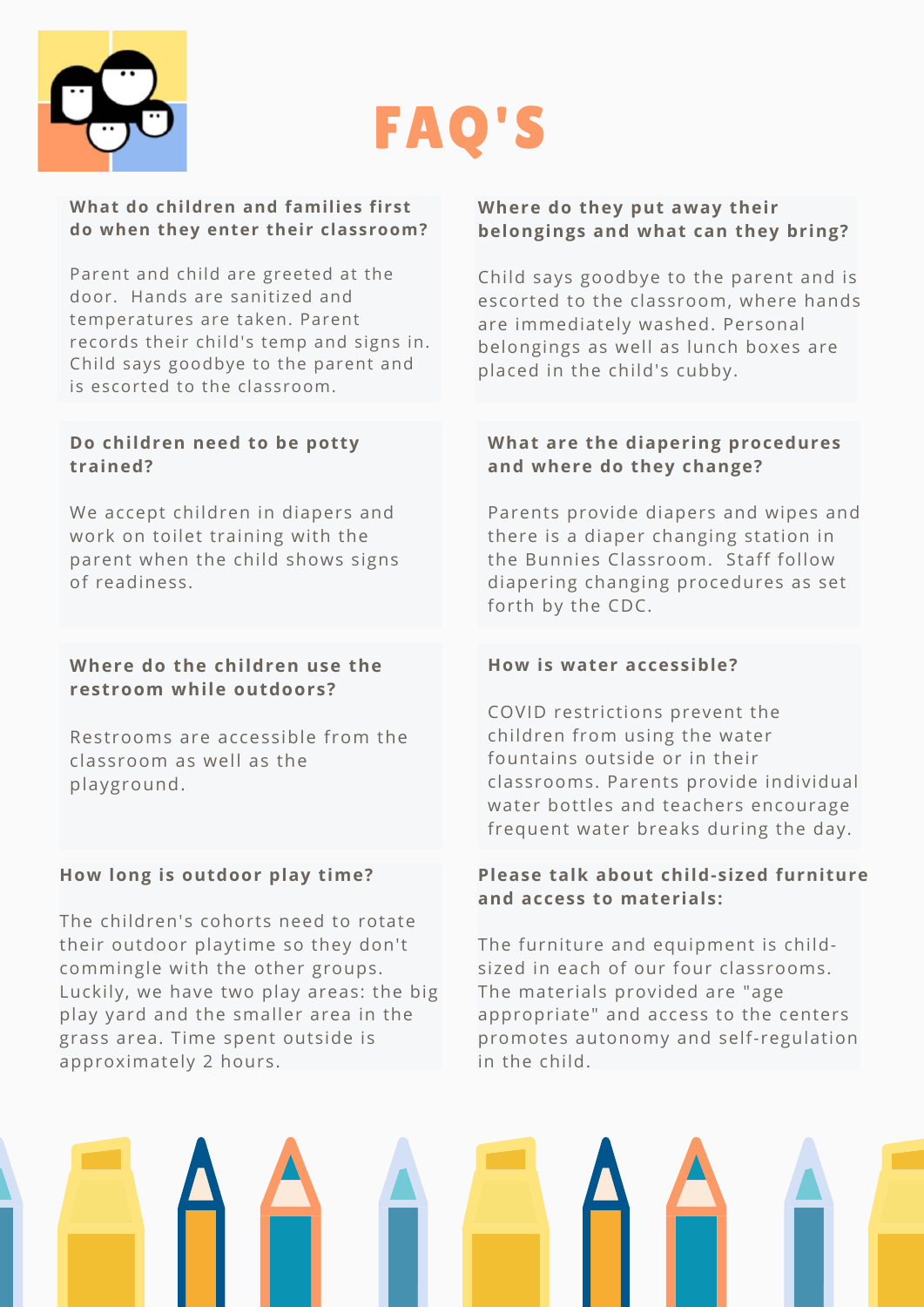



#### **What types of centers are available?**

We have manipulatives, art center, quiet book center, block area, dramatic play area, science center, writing center, and sensory center. Centers allow children to learn in the most meaningful way.

#### **What access to materials are available for children to promote child autonomy?**

Individual pencil boxes will be provided for each child that will be filled with their own supplies, such as crayons, markers, scissors, glue sticks, and play dough.

#### **Are the spaces for children well supervised?**

The classrooms, bathrooms, and playground are well supervised. At no time are the children left alone. There are 2 qualified teachers in each cohort with a maximum of 14 children.

#### **What activities are the children involved in that promote their learning?**

The center uses the Creative Curriculum which includes developmentally appropriate goals and objectives for children within these four main categories: social/emotional, physical, cognitive, and language.

#### **Do teachers measure the progress and development of each child?**

The Creative Curriculum is used in conjunction with the Desired Results Developmental Profile (DRDP) to measure and monitor each child's progress in meeting developmental and educational goals throughout the year.

#### **When do teachers have informal interactions with families?**

Pre-COVID, we had many opportunities for interaction with families. Open House 2 X per year, Mother's Day Social, Father's Day Social, Pizza Night, Holiday Parties, conferences, etc.

#### **Do teachers communicate with parents via other platforms?**

The classes participate in the app "Class Tag" so teachers are able to communicate with parents.

#### **Are teachers prepared to interact with families with diverse linguistic backgrounds?**

We have a very diverse staff that are bilingual in several languages: Spanish, Armenian, Russian, and Lithuanian.

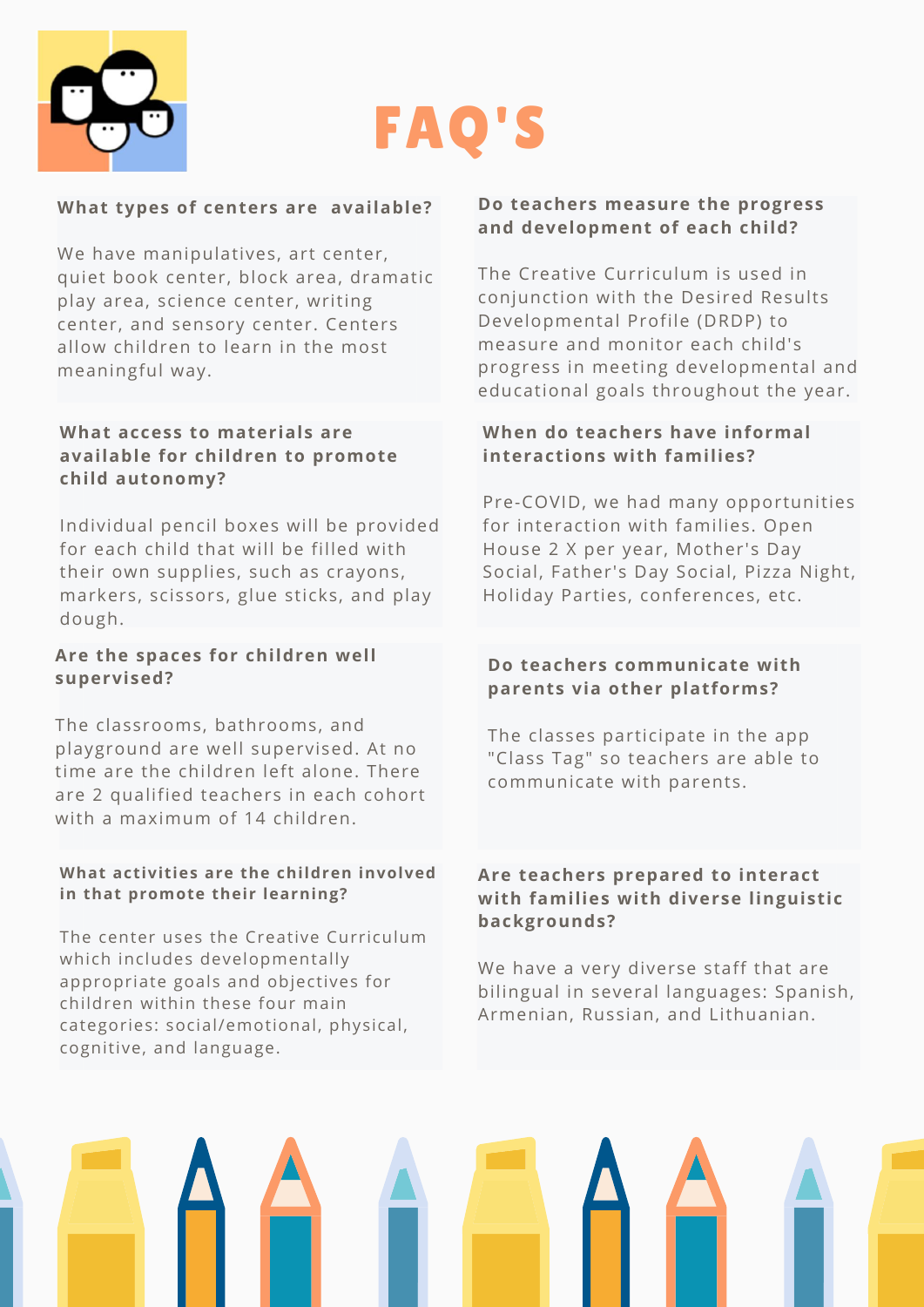

## FAQ'S

**How does the program inform the families of external resources for them, developmental progress concerns, or emergencies?**

Information is available for outside resources such as the Lanterman Regional Center and the Child Care Resource Center, as well as Social Services, etc.

## **Are there any family centered events throughout the year that families can attend?**

Because of COVID, we cannot have any parent group activities. Each family is oriented to our program individually.

## **How long have the children's teachers been in the ECE field?**

Staff members have been with us between 5 years - 46 years. There is not a big turnover.

## **Have the teachers earned degrees in ECE?**

The staff have either AA or BA degrees in Child Development as well Child Center Teaching Permits. We are part of Quality Starts Los Angeles and staff need to participate in at least 21 hours of professional development per year.

## **Are the teachers prepared to handle behavioral issues?**

Our staff has been in the field a long time and are prepared to deal with many issues such as behavioral, trauma, diversity, or special needs. We have many outside resources available to us as well.

## **Are the teachers prepared to support children who have experienced trauma?**

My staff is extremely nurturing and patient with the children. If a child is sad or upset, the teacher will comfort the child.

## **Are the teacher's prepared to work with diverse families?**

Yes, we have staff that are bilingual in Spanish, Armenian, Russian, and Lithuanian.

## **Do the same teachers remain with the same group of children under their care?**

The teachers remain with the same group of children throughout the day. Consistency is important for the children.

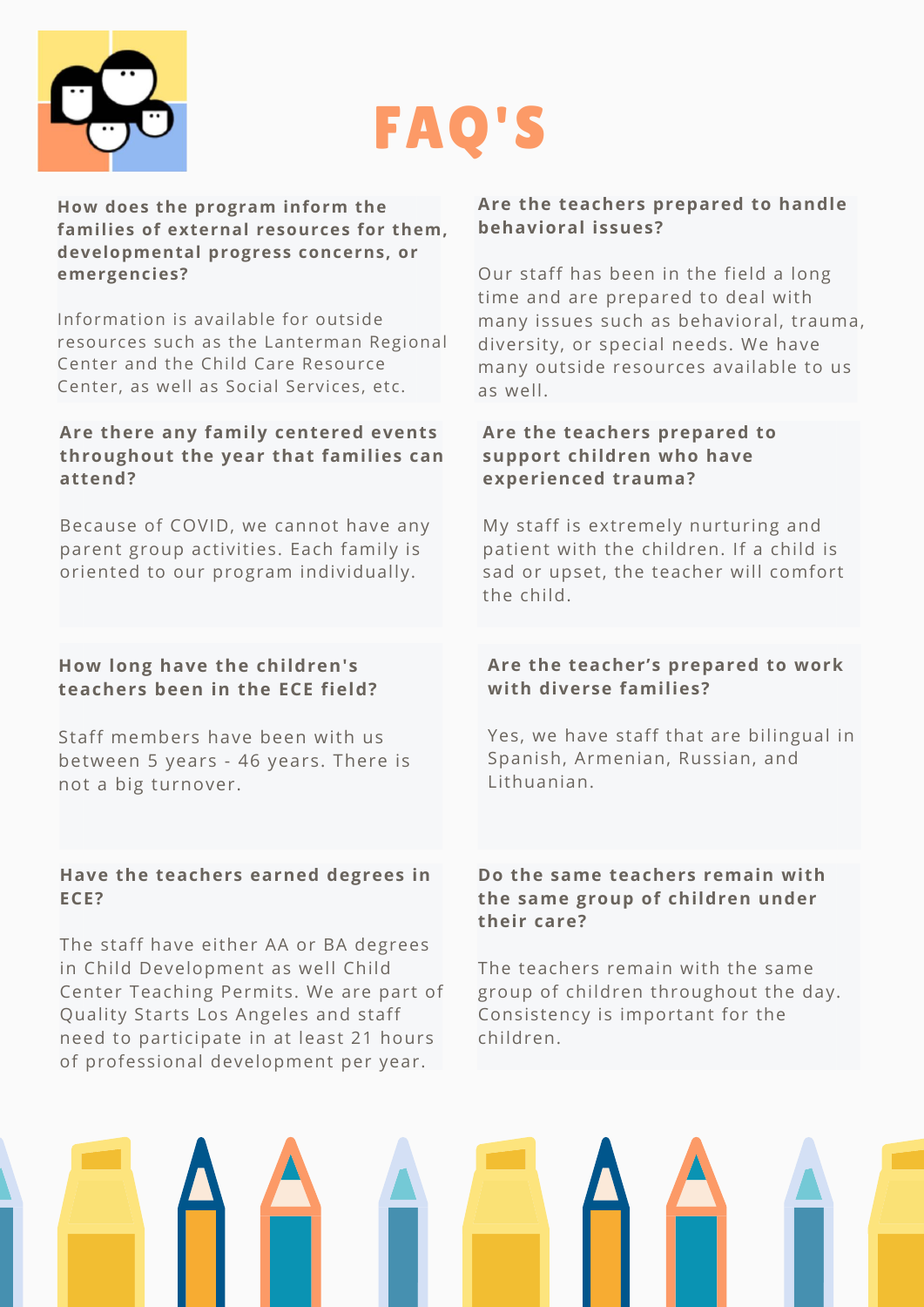



#### **How long have the teacher's been working at this site and in their current classroom?**

The teachers have been at the center between 5 years and 46 years.

#### **How do children transition to the next classroom as they get older?**

The children transition to the next group by visiting for a short time prior to starting.

## **Is there currently a wait list?**

We are open year round and enroll on a space availability basis. We have a waitlist for certain age groups

#### **What is the license number?** 191205048

## **What are the tuition rates?**

Full time: One Child \$232.00 weekly \$953.00 monthly Two children \$417.00 weekly \$1,785.00 monthly Part-Time: 5 Half Days (8am-12noon) \$178.00 weekly 3 Full Days (Mon-Wed-Fri) \$178.00 weekly 2 Full Days (Tu-Thurs) \$115.00 weekly

## **What is the Tax ID number?** 95-3676075

## **Is there a registration fee?**

A non-refundable registration fee of \$100 is required at time of enrollment along with the first and last week's tuition. At least 2 weeks notice is required to terminate enrollment or the last week's deposit is forfeited.

## **Are there overtime charges?**

Children must be picked up by 4:55pm. Parents coming after this time are required to pay a fee of \$1.00 per minute.

#### **Is there financial assistance?**

Parents are referred to the Child Care Resource Center for financial assistance. We are a vendor with them as well as the Regional Center and the Department of Social Services.

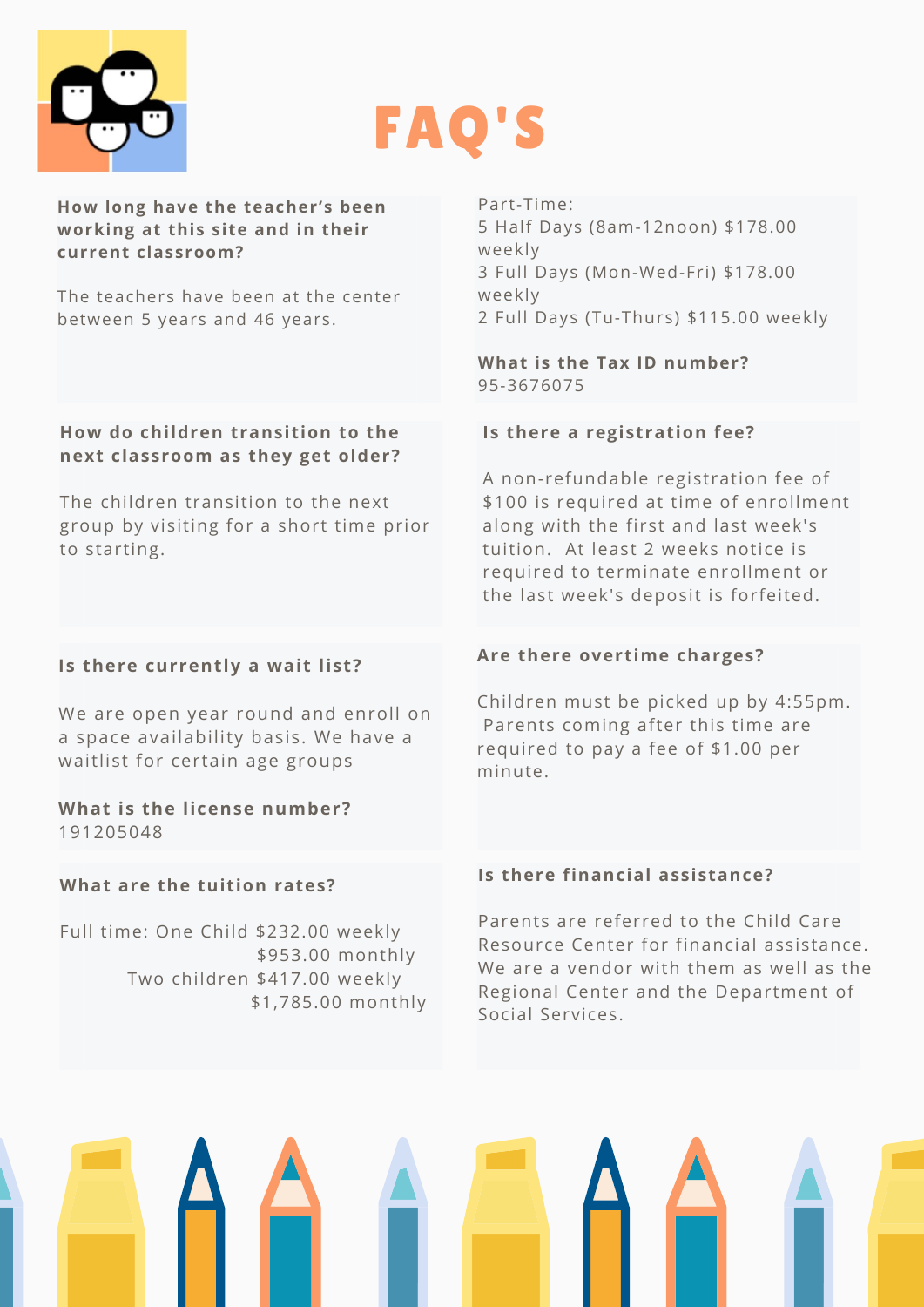

# FAQ'S

#### **COVID-19 Protocols & Procedures**:

All parents and children must wear a face covering. Check in staff will do a visual assessment before allowing anyone into the office. Once in the office, please use the hand sanitizer station. Parent will need to verify that their child is healthy and does not exhibit signs of illness.

Signs of illness include fever, cough and shortness of breath. Parents must verify no one in the family has been exposed to or been quarantined in the last two weeks due to COVID-19. Parent will need to verify that their child has not had a temperature within the past 48 hours that has exceeded 99.9 degrees.

Each child will have their temperature taken (no touch thermometer). If parent answers yes to any of the questions, or if the child exhibits signs of illness, the child may not attend Glendale Preschool. Only one adult/parent is permitted at drop/pick up.

Sign in/out area will be in the office and the children will enter/exit through the office door. Parents must adhere to maintain social distancing guidelines. Each child will have an individual sign in/out form in their own folder. Parents will not be allowed in the classrooms.

Once a child has been checked in, a staff member will walk the child back to their class. Children will wash their hands when they enter the classroom and wash their hands prior to the use of toys/tools. During pick up, one family will be helped at a time to allow for safe social distancing. A staff member will bring the child to the office.

#### **Handwashing**:

As soon as a child arrives to the classroom, they will wash their hands properly. Hands will also be washed throughout the day and more frequently with soap and water for at least 20 seconds. Hand sanitizer will be used in the class as well.

## **Sanitizing and Disinfecting**:

All hard surfaces will be wiped down throughout the day, before and after use, as well as at the end of the day. Once a toy has been used by a child, it will be placed in a bin to be disinfected. Individual pencil boxes will be provided for each child that will be filled with their own supplies.

#### **Social Distancing**:

Staff members will be assigned to the same group of children on a daily basis and will have staggered shifts to allow for a full day coverage and to minimize contact with others. The children and staff in each group will not mix with other classrooms during the day, including outdoor time.